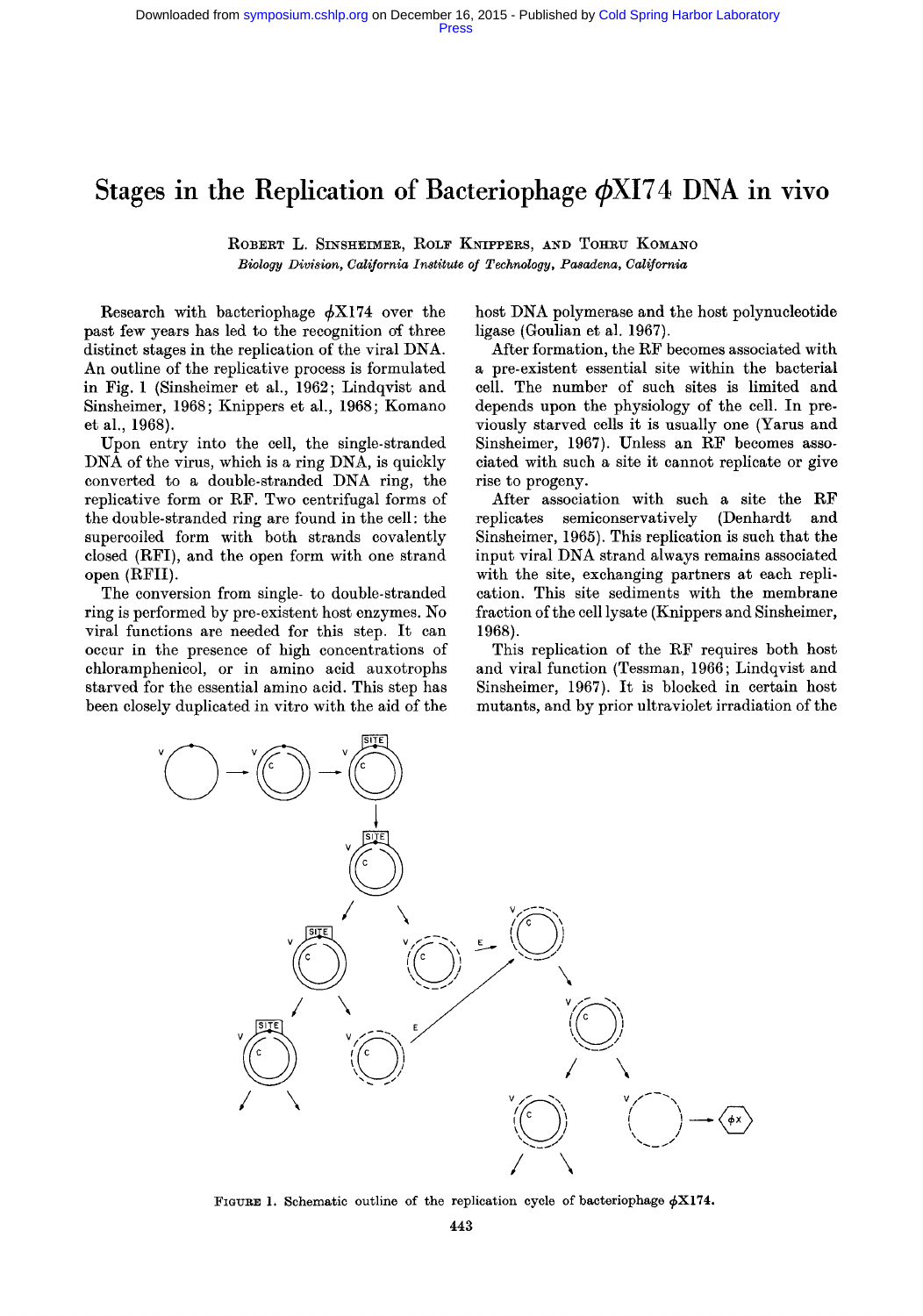### 444 SINSHEIMER, KNIPPERS, AND KOMANO

host. The product of viral cistron VI is needed for RF replication (Sinsheimer, 1968).

Pulse-labeling experiments indicate that the RF which is replicating on the site is in the open form, with one strand open. In virtually all of such open RF molecules the viral strand is closed while the complementary strand is open.

Similarly the nascent daughter RF molecules released from the site and sedimenting free of the membrane fraction are initially in the open form. Again, in approximately half of these the viral strand is open; in the other half the complementary strand. The significance of this distribution is unclear. Conceivably it represents an alternation of open strands in the replicative cycle.

RF replication is initiated about 2-3 min after infection (at  $37^{\circ}$ C) and continues until about 12 min after infection. In this time some 15 daughter RF molecules accumulate. Although they first appear in the open form they are converted within a minute to the closed or supercoiled form, so that by 12 minutes the large majority of RF molecules are in the closed form.

The daughter RF molecules remain free of the membrane fraction unless the cell has more than one site; in this case the secondary site may be colonized by a daughter RF which can in turn start to replicate.

The second phase of RF replication ends at about 12 min after infection. At this time host DNA synthesis which had continued at its preinfection rate ceases. Net RF synthesis also ceases although a low level of RF replication at the site may persist for a time. Synthesis of progeny single-strand DNA begins at a rate equivalent to 5-10 times the previous rate of RF synthesis.

To initiate this third phase of DNA replication (progeny DNA synthesis) the RF molecules which have accumulated are converted within a few minutes to an open form, in all of which the viral strand is open and the complementary strand closed. All of these RF molecules are then used in an asymmetric semiconservative synthesis in which the viral strand is displaced from the RF into a virus particle while a new viral strand is laid down on the complementary ring. This process proceeds at a rate of approximately one new viral strand per RF per minute. Obviously the displaced viral strand must be closed at some time, as it is known to be closed in the mature virus particle.

Free single-strand rings of DNA are never found. Unless functional coat proteins of cistrons III and IV are both present the single-stranded progeny *DNA* is not made. The coat protein evidently plays a regulatory role as well as a structural role, and mutants are known in the coat protein cistron which



FIGURE 2. A culture of *E. coli* strain 15t3-TAU bar was grown at 30<sup>o</sup>C to 4.5  $\times$  10<sup>8</sup>/ml, infected with  $\phi$ X *am*3 (phage multiplicity,  $m = 2$ ) and divided into three portions. Infective centers were measured (by artificial lysis) at various times after infection in each portion.

- $-\bullet$  This portion was maintained at 30 $^{\circ}$ C.
- $-\bigcirc$  The temperature of this portion was raised to  $42^{\circ}$ C at 12 min after infection (prior to the close of the eclipse period).
- $\Delta$ -- $\Delta$  The temperature of this portion was raised to  $42^{\circ}$ C at  $40$  min after infection (during formation of progeny phage).

produce progeny DNA and particles at 2-3 times the rate of wild type.

It has been a long-standing question whether the viral DNA actually penetrates the cell as a singlestranded ring or whether it might be in effect pulled into the cell as it became an RF. With the aid of a host mutant known to be temperature-sensitive for DNA synthesis it has been possible to demonstrate that the free viral single-stranded rings are indeed released from the virus in the absence of DNA synthesis.

If a temperature-sensitive mutant of the strain 15 TAU-bar, originally isolated by Rasmussen and Weywadt and given to us by Dr. Phillip Hanawalt, is infected with  $\phi X$  at the high temperature, no phage are produced (Fig. 2). If, during the period of phage production in this host, the temperature is raised to the restrictive level,  $\phi$ X synthesis abruptly stops. Upon infection of such a strain with  $\phi X$  at the high temperature no RF is formed (Fig. 3). (An analogous result was shown earlier in a Bonhoeffer mutant by Dr. David Denhardt.)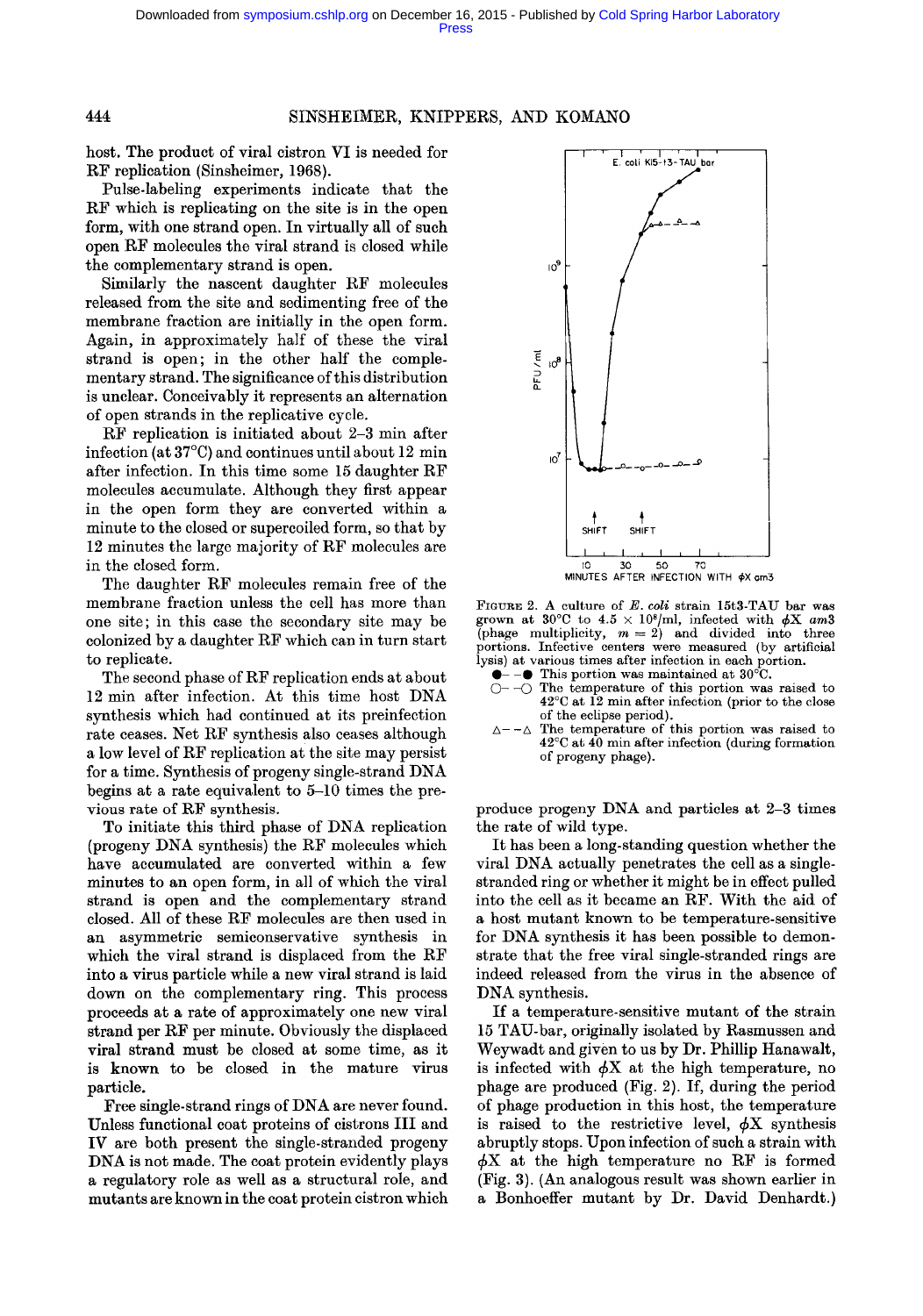

FIGURE 3. A culture of *E. coli* strain 15t3-TAU bar was grown at  $30^{\circ}$ C to  $4 \times 10^{8}$ /ml and divided into three portions. Each portion was separately infected with <sup>13</sup>C<sup>15</sup>N<sup>32</sup>P- $\phi$ X (m = 5).

(A) This portion was maintained at  $30^{\circ}\text{C}$ . At 8 min after infection, cells were lysed with lysozyme-EDTA. The lysate was sheared by passage through a syringe and then centrifuged to equilibrium in a neutral CsCl density gradient.

(B) The temperature of this portion was raised to 42~ before infection. At 8 min after infection, a lysate was prepared as in part A and centrifuged to equilibrium in a neutral CsC1 density gradient.

(C) The temperature of this portion was raised to  $42^{\circ}$ C before infection. At 8 min after infection the temperature was reduced to 30°C. At 16 min after infection, a lysate was prepared as in part A and centrifuged to equilibrium in a neutral CsC1 density gradient.

In each gradient the arrow marks the location of 3H-labeled RF (without density label).

However, under these conditions free singlestranded DNA is present in the cell. If the temperature is dropped these are then converted to RF. It is interesting to speculate upon what cellular component is involved here, since such cells are known to perform DNA repair at the restrictive temperature.

The result of another experiment to demonstrate the failure of daughter RF molecules to replicate during the period of RF replication is presented in Fig. 4 (see also Stone, 1967). Cells were infected with <sup>32</sup>P labeled phage in heavy (<sup>13</sup>C<sup>15</sup>N) medium in the presence of  ${}^{3}H$ -thymine. After four minutes a sample was taken for DNA extraction and the remainder transferred to light (12C14N) medium in an excess of cold thymine. After seven more minutes an extract of DNA was made from these cells.

After four minutes fully heavy progeny DNA containing 8H and hybrid density parental DNA containing both <sup>3</sup>H and <sup>32</sup>P are present. After transfer to light medium and seven minutes' further incubation, about half of the parental DNA has shifted (the input multiplicity was 3) to the fully light position. Infectivity data indicate a synthesis of fully light progeny DNA. But the thymine-labeled progeny DNAs, made in heavy medium, remain at the full heavy density indicating their failure to replicate.

Experiments carried out in our laboratories and others some years ago, intentionally done at a low multiplicity of infection, indicated a failure of transfer of parental DNA to progeny (Sinsheimer, 1961 ; Kozinski, 1961). This result is now explained in our model as a consequence of the persistence of the input viral strand at the membrane site. If, however, a considerable multiplicity of input phage were used, one might expect that at least some of the RF molecules formed would join the progeny RF pool and be utilized, thereby contributing their viral strands to progeny. Indeed this can happen. In multiplicities of 10 or above, transfer of parental strands through RF to progeny can be demonstrated. That such high multiplicity is needed is a consequence of a poorly understood but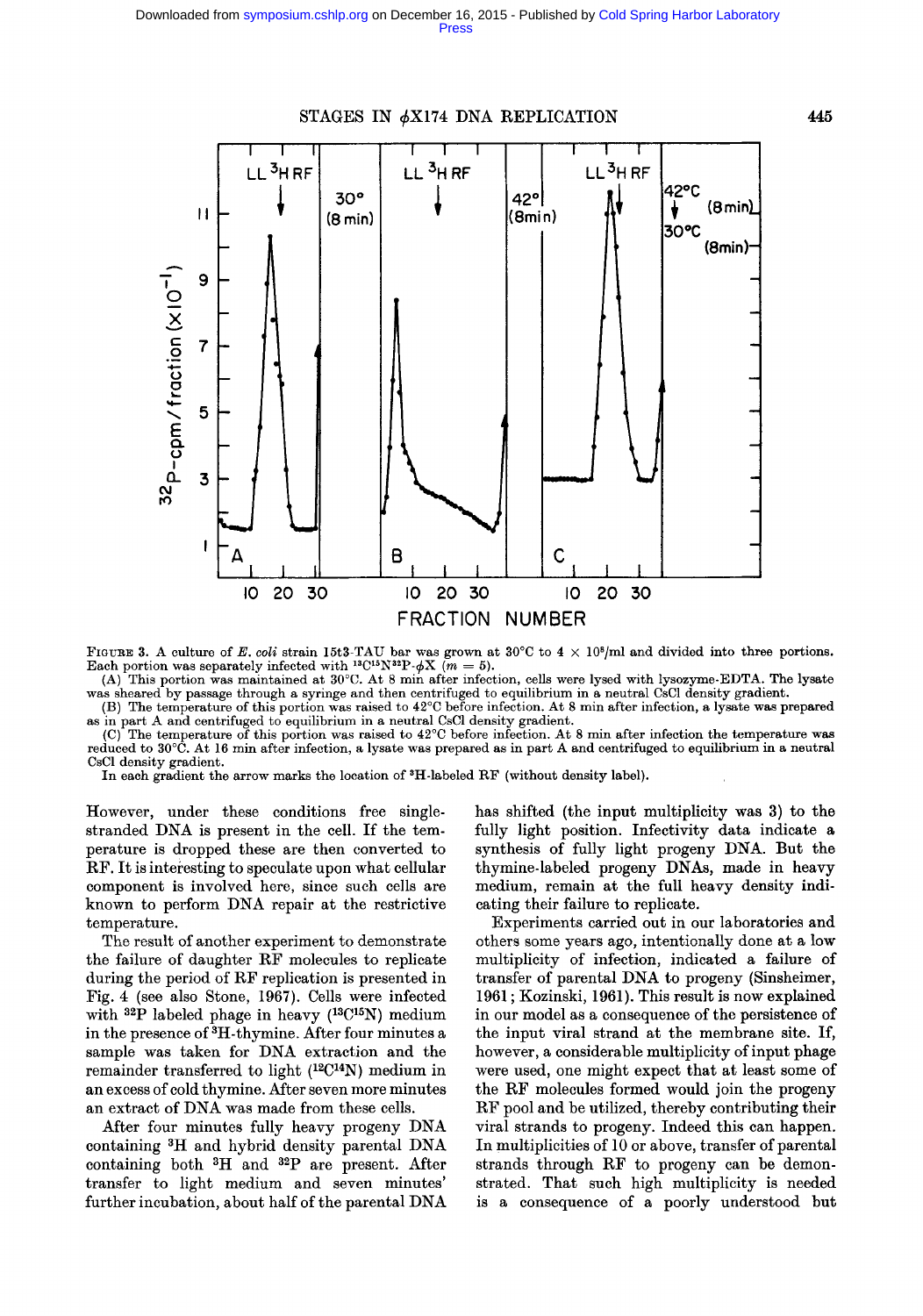

FIGURE 4. Cells of *E. coli* strain HF4704 were grown to  $3 \times 10^{8}$ /ml in <sup>13</sup>C<sup>15</sup>N medium and infected in this medium with <sup>32</sup>P- $\phi$ X (m = 3) in the presence of <sup>3</sup>H-thymine. At four min after infection, DNA was extracted from one portion of the culture. Cells from the other portion were transferred to <sup>12</sup>C<sup>14</sup>N medium with an excess of unlabeled thymine and incubated for another seven min. After this, DNA was extracted from this portion.

(A) Distribution in a neutral CsC1 density gradient of  $^{32}P$ ,  $^{4}H$  and infectivity of the DNA extracted after 4 min. (B) Distribution in a neutral CsCl density gradient of  $3^{2}P$ .  $^{3}H$  and infectivity of the DNA extracted after the

, <sup>5</sup>H and infectivity of the DNA extracted after the additional 7 min incubation.

In both gradients the arrow indicates the location of marker single-stranded viral DNA.



FIGURE 5. Cells of  $E.$  coli strain CH502 (uvr<sup>-</sup>, DNase I<sup>-</sup>, thy<sup>-</sup>) were grown at 30°C to  $1.2 \times 10^8$ /ml and infected with  $\phi X$  *am*3 (*m* = 6). After 40 min of infection, <sup>3</sup>Hthymidine was added. Ten seconds later the culture was abruptly chilled. DNA was extracted, sedimented through a neutral sucrose gradient (0.3 M NaC1, Tris-EDTA) and the distribution of <sup>3</sup>H-label determined.

The arrow indicates the portion of a marker of infective single-stranded  $\phi$ X DNA.



**FIGURE 6. The fractions of Fig. 5 were pooled into five groups, A-E. The DNA in each group was then fractionated on a column of benzoylated, naphthoylated DEAE**cellulose  $(2 \text{ cm } \times 1.5 \text{ cm } \text{diam.})$  and the distribution of <sup>3</sup>H-label determined. A marker of <sup>32</sup>P-labeled  $\phi$ X viral **DNA was added to each DNA sample before fractionation. The fractions indicated by arrows in each gradient were** 

**further analyzed as shown in Figure 7.** 



FIGURE 7. Peak fractions from the column eluate of Fig. 6 (indicated by arrow) were sedimented through a sucrose gradient at pH 12.5 (measured) and the distribution of 3H (pulse-label) and of  $^{32}P$  (added  $\phi$ X DNA marker) determined.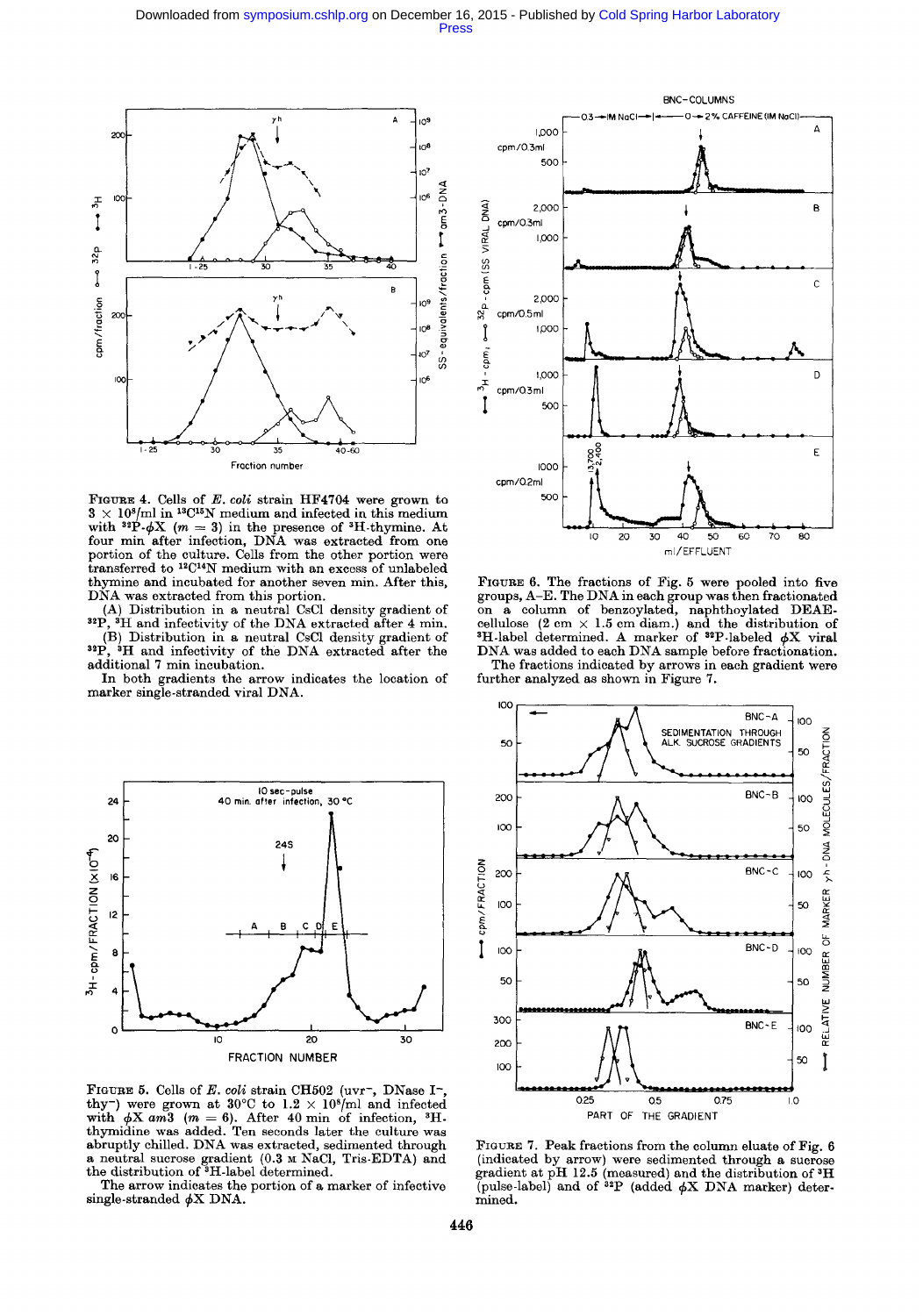## $STAGES \t{IN} \t{6}X174 \t{DNA} \t{REPLICATION}$  447

well-observed phenomenon whereby parental RF molecules formed from input DNA are rather firmly attached to the membrane fraction even if they are not at a site at which they can replicate. This is in contrast to progeny RF, which rarely attach to membrane. Such parental RF only occasionally and slowly become detached to join the progeny RF pool which can contribute DNA to progeny phage. Thus at an input multiplicity of 33 (light a2P-phage infecting cells in heavy medium), after 10 minutes  $90\%$  of the <sup>32</sup>P of the parental phage was in RF. After 3 hr this was reduced to  $60\%$  and <sup>32</sup>P corresponding to 11 viral DNAs was found in virus particles of hybrid density (light DNA, heavy coat).

More recently we have attempted to observe possible intermediates in the synthesis of the progeny single-strands by reducing the effective length of pulse both by decreasing the absolute time and by lowering the temperature. Thus Fig. 5 indicates the sedimentation pattern of the radioactivity incorporated during a 10-see pulse of  ${}^{3}$ H-thymine at 30 ${}^{0}$ C at 40 min after infection. The arrow indicates the position of single-stranded DNA.

The fractions from the gradient were divided into five groups, A-E as shown. These were then analyzed on a column of benzoylated-napthoylated DEAE cellulose which has previously been shown to fractionate nucleic acids according to their content of exposed purine and pyrimidine ringsor roughly according to their content of singlestranded DNA (Tener et al., 1966; Sedat et al., 1967).

As can be seen in Fig. 6, the fastest sedimenting fractions cling most tenaciously to the column (almost as tightly as does a viral  $\phi$ X DNA marker, suggesting the presence of a free single-strand portion comparable in length to a viral DNA) while the slower sedimenting portions split into two fractions-an increasing proportion of pure RF and a decreasing proportion of a fraction that behaves as though it contained shorter single-stranded regions.

When the peak fractions from each of the columns were analyzed by sedimentation in alkali (Fig. 7), it became clear that almost all of the original A-E fractions contained labeled components which after denaturation sedimented faster than either viral rings or linear single-stranded DNA of viral DNA length. This might be expected from a mode of replication which added on to the 3' end and displaced the prior viral strand as it grew.

However, several fractions also clearly contain well-defined components smaller than the open viral single-strands. While one can formulate ad hoc hypotheses to account for these results they contain

just about as many assumptions as facts. It is clear that more detailed experiments are needed.

#### ACKNOWLEDGMENTS

This research has been supported, in part, by grants RG-6965 and GM-13554 from the United States Public Health Service.

#### **REFERENCES**

- DENHARDT, D., and R. L. SINSHEIMER. 1965. The process of infection with bacteriophage  $\phi$ X174. IV. Replication of the viral DNA in a synchronized infection. J. Mol. Biol. *12:* 647.
- GOULIAN, M., A. KORNBERG, and R. L. SINSHEIMER. 1967. Enzymatic synthesis of DNA. XXIV. Synthesis of infectious phage  $\phi X174$  DNA. Proc. Nat. Acad. Sci. *58:* 2321.
- KNIPPERS, R., T. KOMANO, and R. L. SINSHEIMER. 1968. The process of infection with bacteriophage  $\phi$ X174. XXI. Replication and fate of the replicative form. Prec. Nat. Acad. Sci *59:* 577.
- KNIPPERS, R., and R. L. SINSHEIMER. 1968. The process of infection with bacteriophage  $\phi$ X174. XX. Attachment of the parental DNA of bacteriophage  $\phi$ X174 to a fast-sedimenting cell component. J. Mol. Biol. *34:*  17.
- KOMANO, T., R. KNIPPERS, and R. L. SINSHEIMER. 1968. The process of infection with bacteriophage  $\phi$ X174. XXII. Synthesis of progeny single-stranded DNA. Prec. Nat. Acad. Sci. *59:* 911.
- KOZINSKI, A. W. 1961. Uniform sensitivity to P<sup>32</sup> decay among progeny of P<sup>32</sup>-free phage  $\phi$ X174 grown on P<sup>32</sup> labeled bacteria. Virology *13:* 377.
- LINDQVIST, B. H., and R.  $L$ . SINSHEIMER. 1967. The process of infection with bacteriophage  $\phi$ X174. XV. Bacteriophage DNA synthesis in abortive infections with a set of conditional lethal mutants. J. Mol. Biol. *30:* 69.
- . 1968. The process of infection with bacteriophage  $\phi$ X174. XVI. Synthesis of the replicative form and its relationship to viral single-stranded DNA synthesis. J. Mol. Biol. *32:* 285.
- SEDAT, J., R. B. KELLY, and R. L. SINSHEIMER. 1967. Fractionation of nucleic acid on benzoylatodnaphthoylated DEAE cellulose. J. Mol. Biol. *20:* 537.
- SINSHEIMER, R. L., 1961. Replication of bacteriophage  $\phi$ X174. Proc. R. A. Welch Conf. on Chem. Research, V, Houston, Texas (The Robert A. Welch Foundation). 227.
- SINSHEIMER, R. L. 1968. Bacteriophage  $\phi$ X174 and related viruses. Prog. Nucl. Acid. Res. and Mol. Biol. *8:* 115.
- SINSHEIMER, R. L., B. STARMAN, C. NAGLER, and S. GUTHRIE. 1962. The process of infection with bacteriophage  $\phi$ X174. I. Evidence for a replicative form. J. Mol. Biol. *4:* 142.
- STONE, A. B. 1967. Some factors which influence the replication of the repticative form of bacteriophage ~bX174. Biochem. Biophys. Res. Commun. *26:* 247.
- TENER, G. M., I. GILLIAM, M. VON TIGERSTROMM, S. MILLWARD, and E. WINNER. 1966. Purification of tRNAs on benzoylated DEAE-cellulose. Fed. Proc. *25:* 519.
- TESSMAN, E. 1966. Mutants of bacteriophage S13 blocked in infectious DNA synthesis. J. Mol. Biol. *17:* 218.
- YARUS, M. and R. L. SINSHEIMER. 1967. The process of infection with bacteriophage  $\phi$ X174. XIII. Evidence for an essential bacterial "site". J. Virol. *1:* 135.